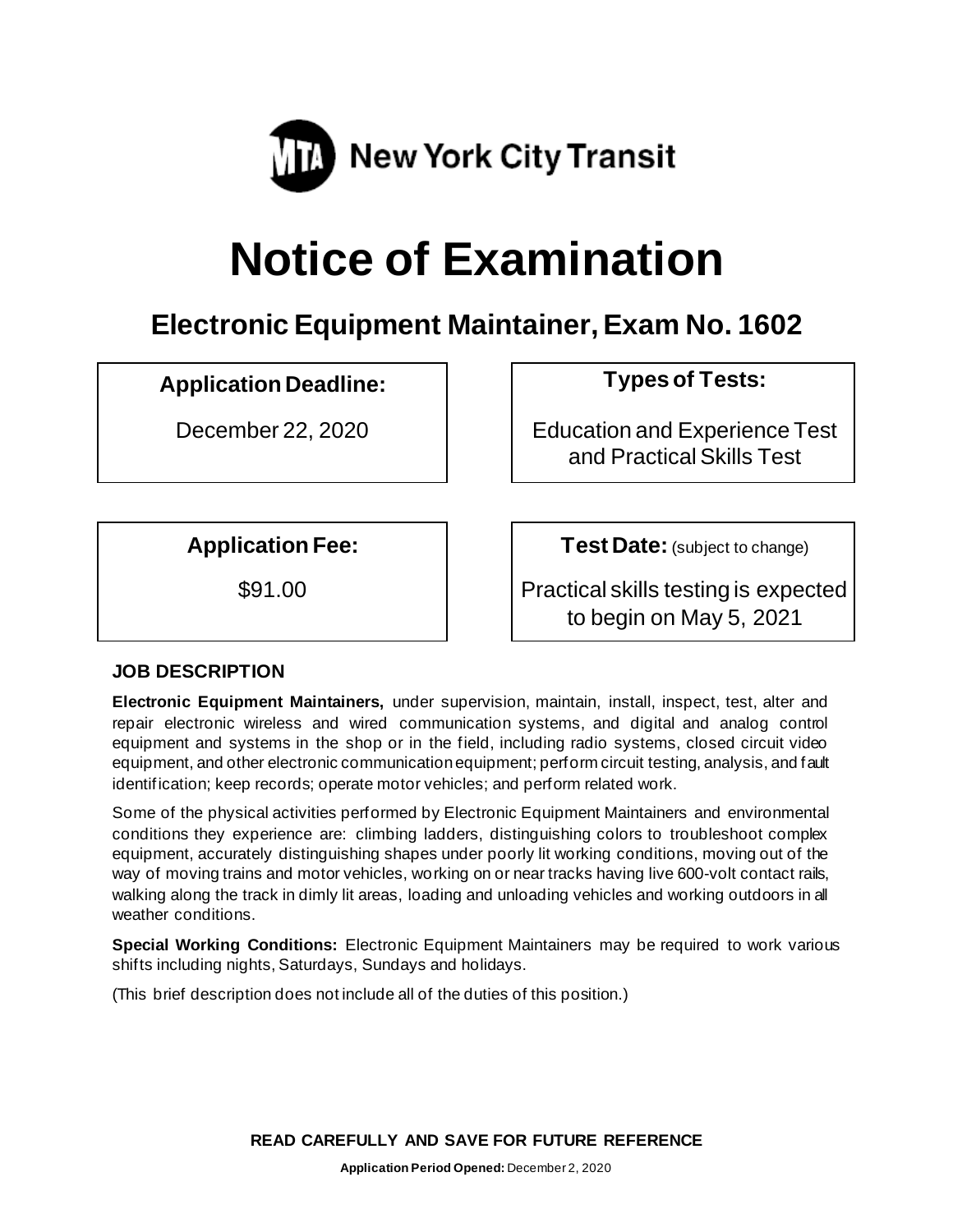# **SALARY AND BENEFITS**

The current minimum salary for Electronic Equipment Maintainer is \$39.04 per hour for a 40-hour work week. This rate is subject to change. There are two assignment levels within this class of positions. Appointments will be made to Assignment Level I After appointment, employees may be assigned to the higher assignment level at the discretion of MTA New York City Transit.

The benefits of this position include, but are not limited to, night and weekend salary differentials, paid holidays, vacation and sick leave, a comprehensive medical plan and a pension plan.

# **HOW TO QUALIFY**

**Education and Experience Requirements:** By the **last day of the Application Period**, you must meet the following requirements in "1" or "2" below:

1. Three years of full-time satisfactory experience at the journey level (i.e., you must be a fully-trained knowledgeable, experienced, proficient, and competent technician), in the maintenance, testing, troubleshooting, calibrating and repair of complex electronic equipment employing analog and digital circuitry.

### **OR**

- 2. Two years of full-time satisfactory experience at the journey level as described in paragraph "1" above, plus completion of one of the following listed below **before obtaining your journey-level experience:**
	- A. Two years of full-time satisfactory experience as a technician's helper, apprentice or trainee performing or assisting in the work described above; or
	- B. Graduation from a trade school or technical school, with a major course of study in electrical or electronic technology, or a closely related field, totaling 600 hours; or
	- C. Graduation from a four-year vocational high school with a major course of study in electrical or electronic technology or a closely related field; or
	- D. An Associate's degree in electrical or electronic technology, electrical engineering, or a closely related field from an accredited college or university.

Vocational high school, technical school or trade school education must be approved by a State's Department of Education or a recognized accrediting organization. College education must be from an accredited college or university, accredited by regional, national, professional or specialized agencies recognized as accrediting bodies by the U.S. Secretary of Education, and by the Council for Higher Education Accreditation (CHEA).

Qualifying part-time experience will be credited on a pro-rated basis.

**Foreign Education Fact Sheet (required only if you need credit for your foreign education for this examination)**: If you were educated outside the United States, you must have your foreign education evaluated to determine its equivalence to education obtained in the United States. The services that are approved to make this evaluation, as well as instructions on how to submit this evaluation are listed in the Foreign Education Fact Sheet, which will be attached to this Notice of Examination during the application period. When you contact the evaluation service, ask for a "document-by-document" (general) evaluation of your foreign education. Your foreign education evaluation **must** be submitted directly to NYC Transit's Examinations Unit by the service completing the evaluation. Foreign education evaluations received directly from applicants will **not** be accepted. You may also visi[t http://web.mta.info/nyct/hr/forms\\_instructions.htm](http://web.mta.info/nyct/hr/forms_instructions.htm) to access the Foreign Education Fact Sheet on our website.

(Continued)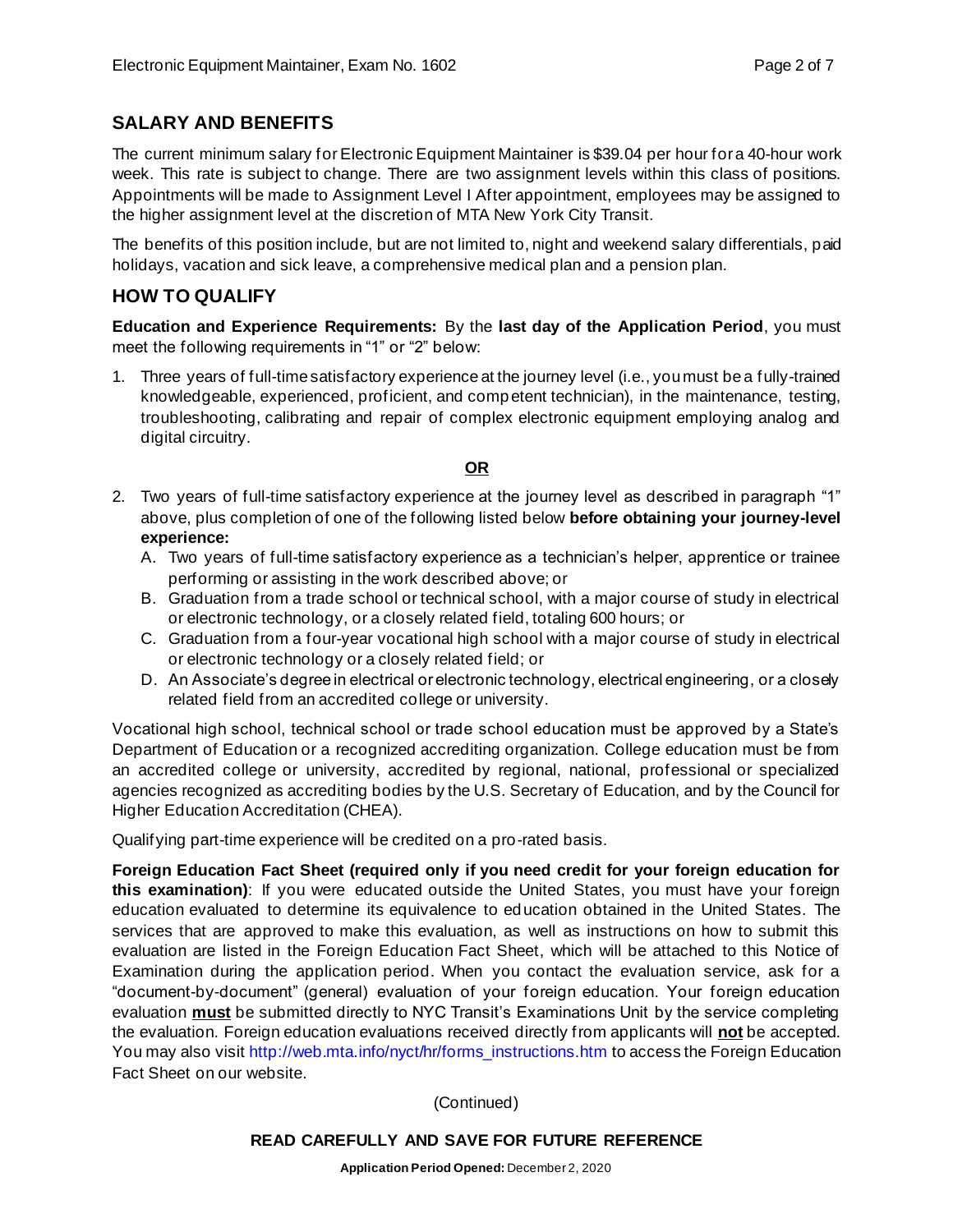# **HOW TO QUALIFY** (Continued)

**Note:** If you have earned a higher-level degree in the United States that supersedes the level and type of education required to meet the qualification requirements, you do not need to submit a foreign education evaluation. However, you must indicate that you have completed the higher-level degree in the United States; proof of acceptance into an academic program or school is not sufficient to determine satisfactory equivalency.

You are responsible for determining whether you meet the qualification requirements for this examination prior to submitting the *Application*. You may be given the tests before we determine if you meet the qualification requirements. If you are marked "Not Qualified," your *Application* fee will **not** be refunded and you will **not** receive a score.

# **REQUIREMENTS TO BE APPOINTED**

**Driver License Requirement:** At the time of appointment, you must have a Motor Vehicle Driver License valid in the State of New York with no disqualifying restrictions that would preclude the performance of the duties of this title. If you have serious moving violations, a license suspension or an accident record you may be disqualified. This license must be maintained for the duration of your employment in the title.

**Drug Screening Requirement:** You must pass a drug screening in order to be appointed.

**Residency:** New York City residency is not required for this position.

**English Requirement:** You must be able to understand and be understood in English to perform the duties and responsibilities of the position.

**Proof of Identity:** Under the Immigration Reform and Control Act of 1986, you must be able to prove your identity and your right to obtain employment in the United States prior to employment with MTA New York City Transit.

# **HOW TO OBTAIN AN APPLICATION**

During the application period, you may apply online for this examination (see the Online Applications sub-section below). Or, if you are unable to apply online, you may obtain an electronic copy of the mail-in application package for this examination by emailing a request to [examsunit@nyct.com](mailto:examsunit@nyct.com) during the application period. The MTA Exam Information Center, located in the lobby of 180 Livingston Street, Brooklyn, NY 11201, is currently closed. If you believe you have a special circumstance (e.g., a disability, military duty) that prevents you from applying as instructed below, please refer to the Special Circumstances Guide referenced in the "Special Arrangements" section below.

# **HOW TO SUBMIT AN APPLICATION**

You must submit an application during the application period, and applications will **not** be accepted in person. Applicants who apply online and wish to request a Fee Waiver **must** only complete the Online Applications Steps 1 through 4 below.

#### **Online Applications:**

1. If you are not an active MTA employee, apply using [www.mymta.info/exams](http://www.mymta.info/exams) by the last day of the application period (Active MTA employees can apply using the "BSC" employee portal at [www.mymta.info\)](http://www.mymta.info/). Note: The application system may not function properly with mobile devices or tablets. For best results when applying, please use Internet Explorer, open a new window, and avoid having multiple tabs open in the same window.

(Continued)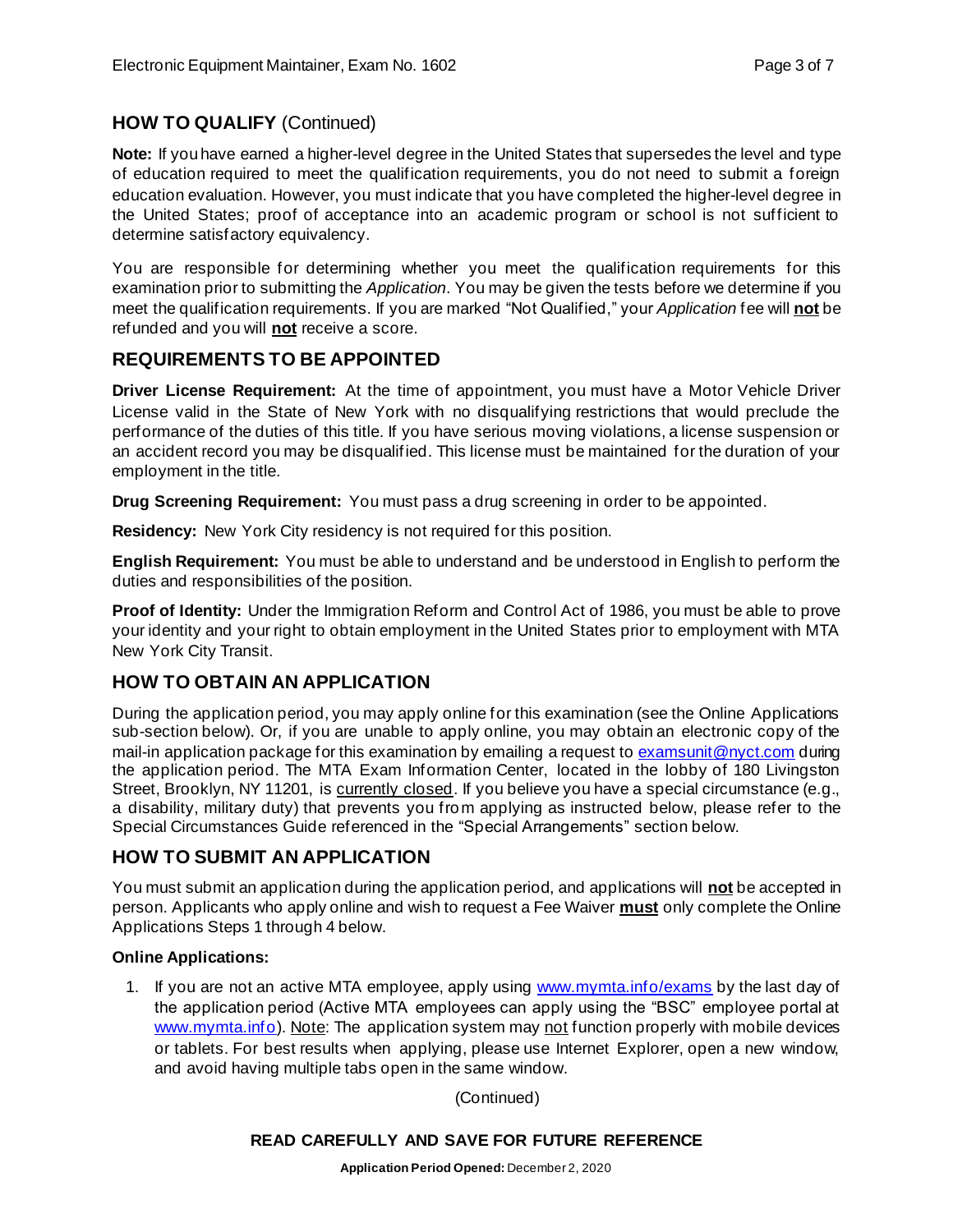# **HOW TO SUBMIT AN APPLICATION** (Continued)

- 2. To apply, log into your existing account, or create an account if you do not yet have one.
- 3. Follow the steps to submit an application.
- 4. A confirmation number will appear on the same page after submitting your application (Save this number for future reference).

**IMPORTANT**: If you are requesting a <u>fee waiver</u>, you should not complete Steps 5, 6, or 7 below. Instead, by January 5, 2021, you must submit documentation supporting your fee waiver request by mail to Electronic Equipment Maintainer, Exam No. 1602, MTA NYC Transit, 180 Livingston Street, Room 4070, Brooklyn, NY 11201. You must include your full name, last 4 digits of your Social Security Number (SSN), your Applicant ID Number (if known), your online application confirmation number, and the exam title and number with your request. For fee waiver request documentation requirements, please refer to the Fee Waiver Request Guide, which is accessible online at [http://web.mta.info/nyct/hr/forms\\_instructions.htm](http://web.mta.info/nyct/hr/forms_instructions.htm) and will be attached to this Notice of Examination during the application period.

- 5. Below the confirmation number, a Pay Examination Fee button will appear for you to click to open the payment page.
- 6. A major credit card or a bank card associated with a bank account must be used when paying the application fee, and this fee will appear on your credit or bank card statement as "MTA NYCT Exam Fee." Note: Disputing the application fee could result in removal from this examination, and it might affect your ability to apply online for any future examinations.
- 7. You will be sent a confirmation email after you submit payment for the application fee (Save this email for future reference).

Note: Please refer to the Online Payment Tutorial at [http://web.mta.info/nyct/hr/forms\\_instructions.htm](http://web.mta.info/nyct/hr/forms_instructions.htm) if you have trouble paying the application fee online.

**IMPORTANT**: Your application submission confirms that you have read this Notice of Examination, including any dates and the requirements.

**Application Fee**: This fee is generally not refundable. Under special circumstances, you may be entitled to a refund. Please refer to the Department of Citywide Administrative Services ("DCAS") General Exam Regulations' E.3.4 to determine if you are entitled to a refund. Please visit [http://web.mta.info/nyct/hr/forms\\_instructions.htm](http://web.mta.info/nyct/hr/forms_instructions.htm) to access the DCAS General Exam Regulations online. Application fee refund requests, along with any relevant supporting documentation, should be emailed to [examsmakeups@nyct.com](mailto:examsmakeups@nyct.com) or mailed to the address in the "Correspondence" section below.

# **ADMISSION LETTER OR NOTICE OF PROPOSED DISQUALIFICATION**

An Admission Letter or a Notice of Proposed Disqualification will be mailed to you about 10 days before the first date of the practical skills test. If you do not receive an Admission Letter at least 4 days before this date, you **must** email a request for a duplicate Admission Letter to [examsunit@nyct.com.](mailto:examsunit@nyct.com) A paper copy of the Admission Letter is your ticket for admission to the test.

Applicants **must** keep their mailing address **up to date**. Please refer to the "Correspondence" section below for instructions on how to update your address and other contact information.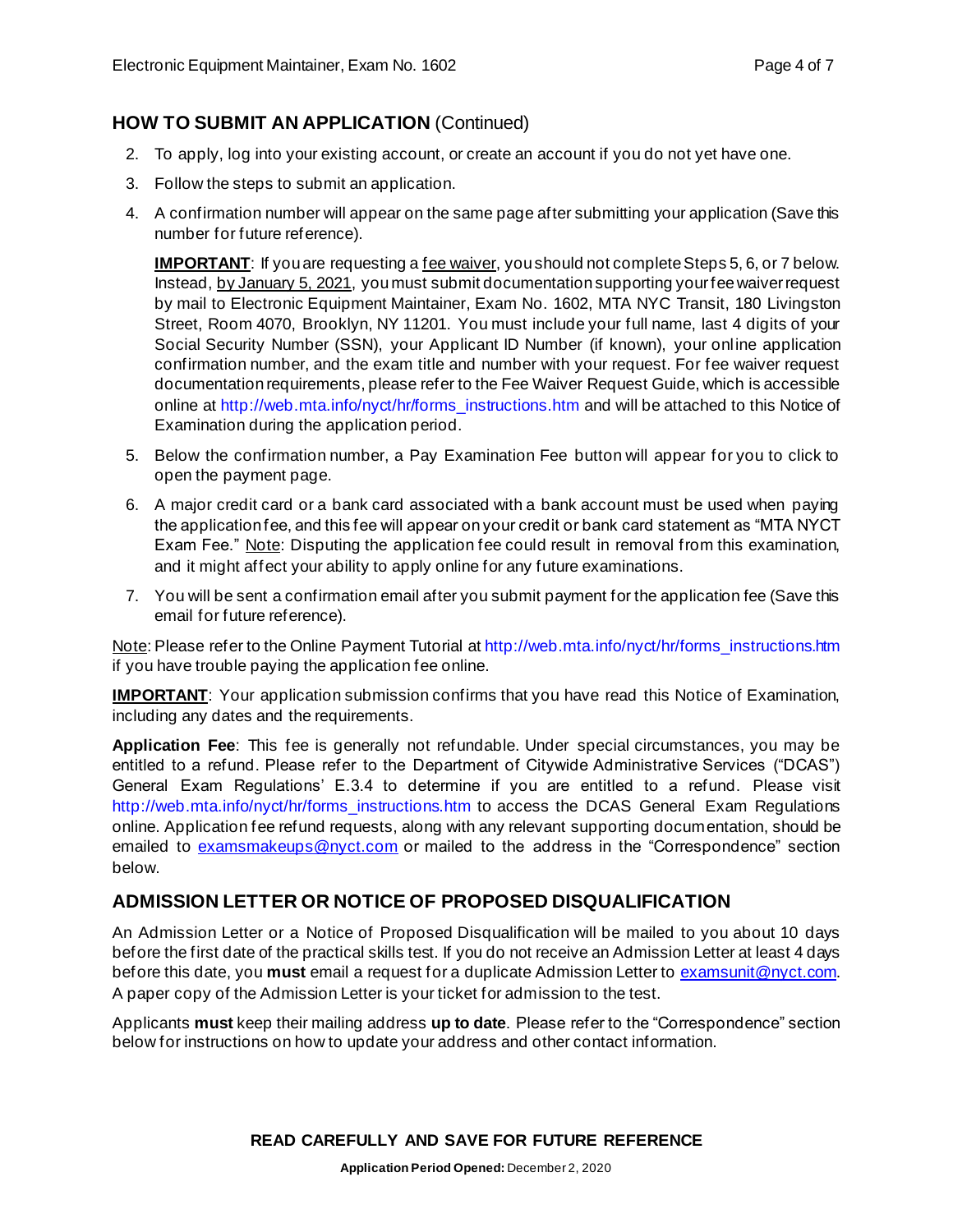# **THE TEST**

This examination consists of a *competitive* education and experience test and a qualifying practical skills test. Your competitive test score will be based on your education and experience as determined by the Education and Experience Test Paper (EETP) that you will submit with your application. You will receive a score of 70 points for meeting the education and experience requirement listed in the "How to Qualify" section above. You must achieve a score of at least 70 points to pass the practical skills test.

To receive additional points on the EETP, you must have supplemental journey-level experience performing at least one of the tasks shown below. This experience must be in addition to the experience requirement listed in the "How to Qualify" section above.

• Maintaining, installing, inspecting, testing, altering, and repairing police and other dispatch radios, train and surface radios, mobile unit radios, local dispatch units used in train towers, closed circuit video equipment, public address equipment, and other electronic communication equipment.

| If you have supplemental experience of:     | Your score will be: |
|---------------------------------------------|---------------------|
| One year to two years and eleven months     | 80                  |
| Three years to four years and eleven months | 90                  |
| Five or more years                          | 100                 |

• Performing circuit testing, analysis, and fault identification

Veterans' or Disabled Veterans' Credit will be granted only to eligible passing candidates who request that they be applied. Veterans' or Disabled Veterans' Credit should be requested at the time of application, but **must** be requested before the date the eligible list is established. Claims for Veterans' or Disabled Veterans' Credit cannot be made once the eligible list is established.

The qualifying practical skills test may require you to perform tasks related to the installation, testing, maintenance and repair of electronic and electrical communication equipment, including the proper use of hand tools, meters and other testing equipment, and safe work practices and procedures.

# **TEST ADMINISTRATION GUIDELINES**

**Warning:** You are not permitted to enter the test site with cellular phones, smart watches, beepers, pagers, cameras, portable media players, or other electronic devices. Calculators are permitted; however, they must be hand-held, battery or solar powered, numeric only. Calculators with functions **other than** addition, subtraction, multiplication and division **are prohibited**. Electronic devices with an alphabetic keyboard or with word processing or data recording capabilities such as planners, organizers, etc. are prohibited. If you use any of these devices in the building at any time before, during or after the test, you may **not** receive your test results, your test score may be nullified, and your application fee will **not** be refunded.

**Social Distancing** and other safety protocols, **including the wearing of masks**, will be required during the administration of the test. Further details will be provided on your Admission Letter.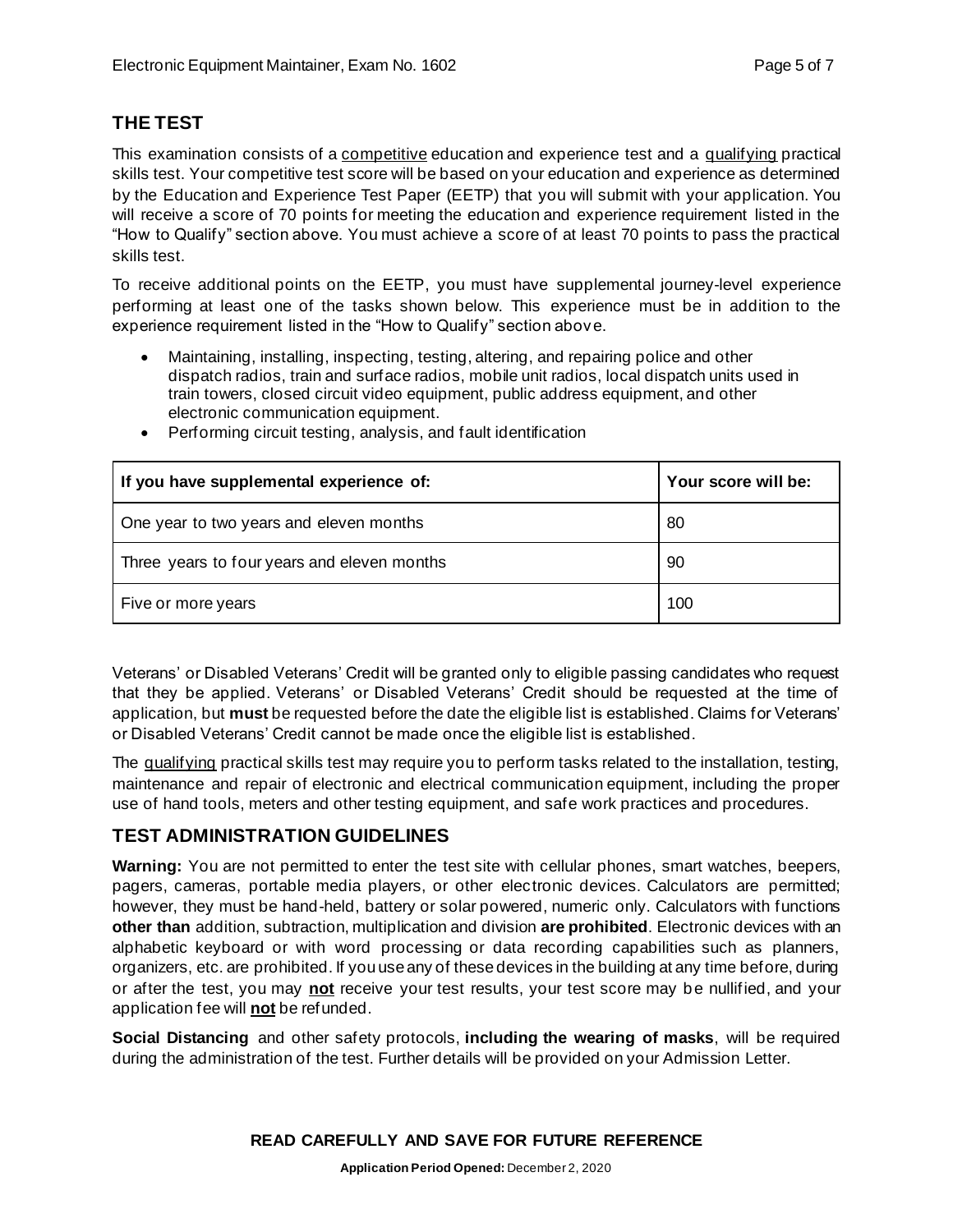You may not have any other person, including children, present with you while you are being processed for or taking the test and no one may wait for you inside of the test site while you are taking the test.

**Required Identification: You are required to bring one (1) form of valid (non-expired) signature and photo bearing identification to the test site**. The name that was used to apply for the exam must match the first and last name on the photo ID. A list of acceptable identification documents is provided below**. If you do not have an acceptable ID, you may be denied testing.** Acceptable forms of identification (bring one) are as follows: State issued driver's license, State issued identification card, US Government issued Passport, US Government issued Military Identification Card, US Government issued Alien Registration Card, IDNYC, Employer ID with photo, or Student ID with photo.

**Leaving:** You must leave the test site once you finish the test. If you leave the test site after being fingerprinted but before finishing the test, you will not be permitted to re-enter. If you disregard this instruction and re-enter the test site, you may not receive your test results, your test score may be nullified, and your application fee will not be refunded.

# **THE TEST RESULTS**

If you pass the education and experience test and the practical skills test, your name will be placed in final score order on an eligible list and you will be given a list number. You will be notified by mail of your results. If you meet all requirements and conditions, you will be considered for appointment when your name is reached on the eligible list.

# **ADDITIONAL INFORMATION**

**Promotion Examination:** A promotion examination for this title is being held for eligible MTA New York City Transit employees. The names appearing on the promotion list will be considered first in filling vacancies.

**Training:** You may be required to undergo a formalized training course during your probationary period. Failure to successfully complete the training course may result in termination.

# **SPECIAL ARRANGEMENTS**

**Special Test Accommodations:** If you plan to request an alternate test date due to your religious observance or special testing accommodations due to disability, please follow the instructions included in the Special Circumstances Guide, which is accessible online at [http://web.mta.info/nyct/hr/forms\\_instructions.htm](http://web.mta.info/nyct/hr/forms_instructions.htm) and will be attached to this Notice of Examination during the application period. An alternate test date due to religious observance must be requested no later than 15 days prior to the date on which practical skills testing is expected to begin. Special testing accommodations due to disability must be requested no later than 30 days prior to the date on which practical skills testing is expected to begin.

**Make-Up Tests:** You may apply for a make-up test if you cannot take the practical skills test as scheduled for any of the following reasons:

- 1. Compulsory attendance before a public body; or
- 2. On-the-job injury or illness caused by municipal employment where you are an officer or employee of the City; or
- 3. Absence from the test within one week after the death of a spouse, domestic partner, parent, sibling, child, or child of a domestic partner where you are an officer or employee of the City; or

(Continued).